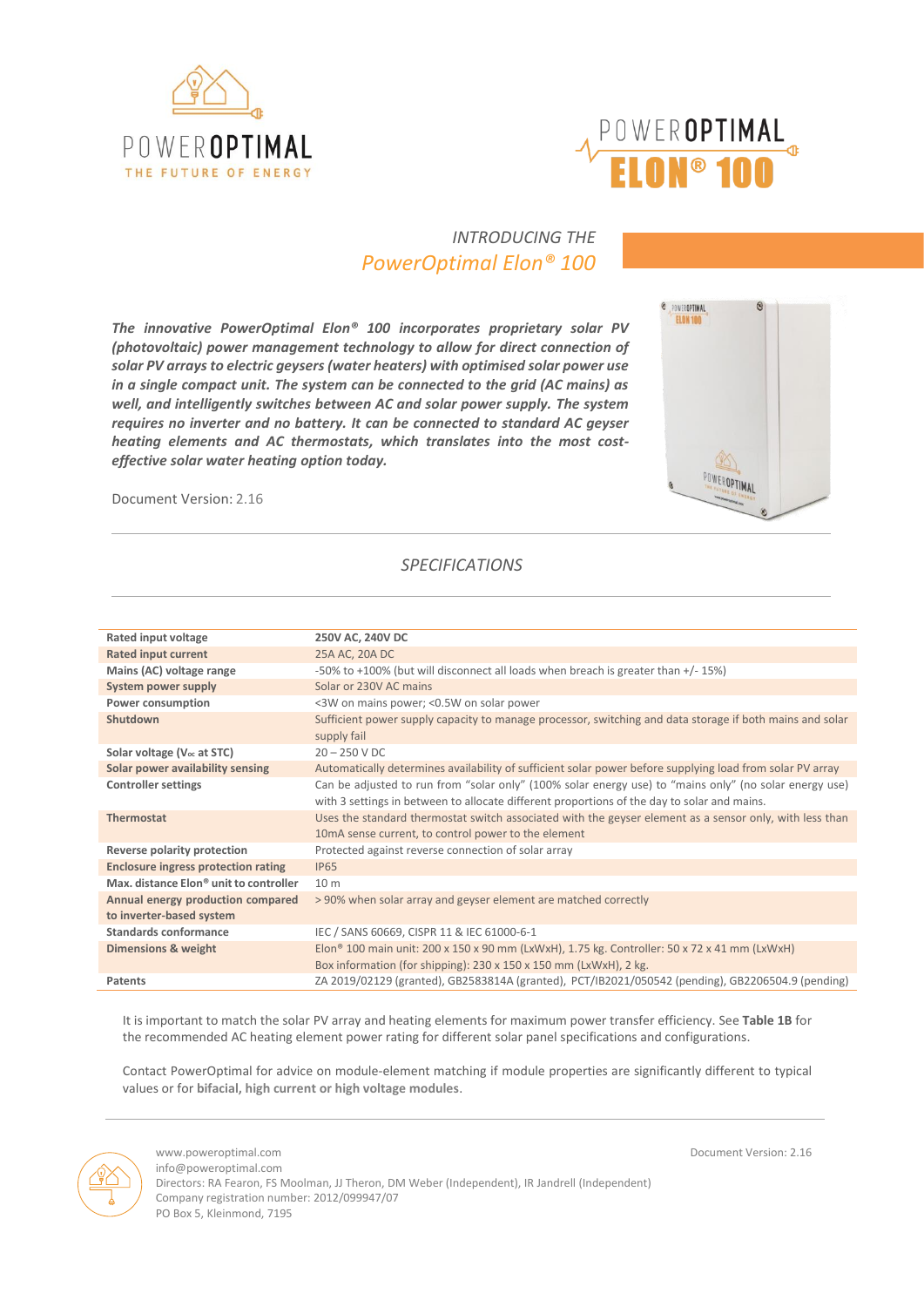

# *TABLE 1A. ELON® KIT EASY SELECTION GUIDE – HOW MANY SOLAR PV MODULES DO I NEED?*

The below table provides an easy selection guide based on number of people in the household and/or hot water use (showers/day). Minimum recommended array size is 1 kW<sub>p</sub>. More detailed information and selection guidelines are provided in Tables 2-7.

| Solar PV array size<br>(kW)<br>p         | Showers per<br>$day^*$ | 50%+ of daily hot<br>water use provided<br>for how many people? | How many<br>people off-grid<br>for hot water?      | <b>Typical number</b><br>of solar PV<br>modules |
|------------------------------------------|------------------------|-----------------------------------------------------------------|----------------------------------------------------|-------------------------------------------------|
| $1 - 1.2$                                |                        | Ìİ                                                              | Ŏ                                                  | 2 - 3 modules                                   |
| $1.2 - 1.6$                              | 0000                   | $\ddot{ }$ $\ddot{ }$ $\ddot{ }$                                | Ìi                                                 | 3 - 4 modules                                   |
| $1.5 - 2$                                | 66666                  | <b><i>iii</i></b>                                               | iii                                                | 4 - 5 modules                                   |
| $2.4 - 3.2$<br>(two parallel PV strings) |                        | iiiii                                                           | $\ddot{\bullet}$ $\ddot{\bullet}$ $\ddot{\bullet}$ | 6 - 8 modules                                   |
| $3 - 4$<br>(two parallel PV strings)     |                        |                                                                 |                                                    | 8 - 10 modules                                  |

\* 6-minute showers at 40 °C with 8 litre/min (low-flow) showerheads

## *TABLE 1B. ELON® KIT EASY SELECTION GUIDE – WHAT SIZE GEYSER ELEMENT IS THE BEST MATCH?*

To get the best performance from your Elon® solar PV water heater, it is important that the geyser element is a good match for the size of your solar PV array. This table helps you match the size of the solar PV array with the size of the geyser element.

| Solar PV array size<br>$(kW_p)$      | <b>Best matching geyser</b><br>element size<br>(kW) | 2 <sup>nd</sup> choice geyser<br>element size*<br>(kW) | Geyser (water tank) size<br>(litres) |
|--------------------------------------|-----------------------------------------------------|--------------------------------------------------------|--------------------------------------|
| $1 - 1.2$                            | 4                                                   | 3                                                      | $100 - 200$                          |
| $1.2 - 1.6$                          | 3                                                   | 4 or 2                                                 | $100 - 200$                          |
| $1.6 - 2$                            | $\overline{2}$                                      | 3                                                      | $150 - 300$                          |
| $2 - 4$<br>(two parallel PV strings) | $\overline{a}$                                      | <b>NA</b>                                              | $200+$                               |

*\* Second-choice element size would reduce efficiency by 10 – 20%.*

|                    |                     | <b>Maximum allowed</b> solar PV array specifications at Standard Test Conditions (STC): |
|--------------------|---------------------|-----------------------------------------------------------------------------------------|
| $I_{\rm sc}$ < 20A | $V_{\rm oc}$ < 240V | Power < 4 $kW_p$                                                                        |



info@poweroptimal.com

Directors: RA Fearon, FS Moolman, JJ Theron, DM Weber (Independent), IR Jandrell (Independent) Company registration number: 2012/099947/07 PO Box 5, Kleinmond, 7195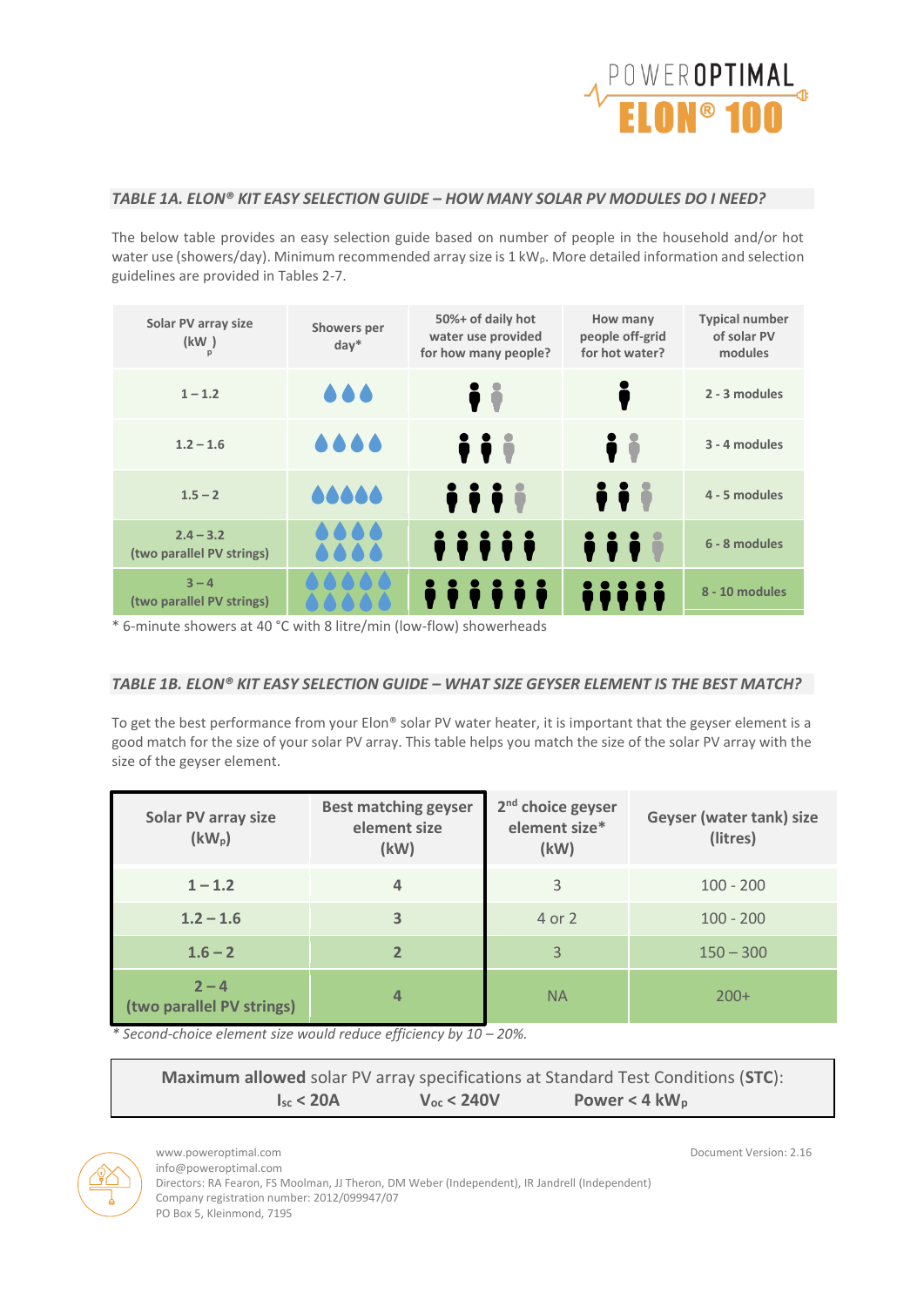

### *TABLE 2. ANNUAL AVERAGE LITRES OF WATER HEATED PER DAY*

The below example table indicates the average number of litres of water per day that the system will heat from 15 to 60 °C over a year period for different solar array peak power ratings. (The amount of water heated will vary with weather conditions, by geographic location and by season. Water heated per day will be significantly lower in winter and significantly higher in summer. These numbers indicate heating capacity – i.e. if no hot water is used on a given day, there will be less water heated on that day. This is only an approximate guide.)

|                | Solar + $Elon$ <sup>®</sup> | Annual average litres of water heated per day for X kW <sub>p</sub> installed solar capacity |                    |     |                                                                                                                                                             |     |     |     |     |     |     |
|----------------|-----------------------------|----------------------------------------------------------------------------------------------|--------------------|-----|-------------------------------------------------------------------------------------------------------------------------------------------------------------|-----|-----|-----|-----|-----|-----|
| Location       | kWh/kW <sub>p</sub> /yr     | $0.8 \text{ kW}_{\text{n}}$                                                                  | $1 \text{ kW}_{p}$ |     | 1.2 kW <sub>p</sub> 1.4 kW <sub>p</sub> 1.6 kW <sub>p</sub> 1.8 kW <sub>p</sub> 2 kW <sub>p</sub> 2.5 kW <sub>p</sub> 3 kW <sub>p</sub> 3.5 kW <sub>p</sub> |     |     |     |     |     |     |
| Bloemfontein   | 1894                        | 80                                                                                           | 99                 | 119 | 139                                                                                                                                                         | 159 | 179 | 199 | 249 | 298 | 348 |
| Cape Town      | 1624                        | 68                                                                                           | 85                 | 102 | 119                                                                                                                                                         | 136 | 154 | 171 | 213 | 256 | 299 |
| Durban         | 1447                        | 61                                                                                           | 76                 | 91  | 106                                                                                                                                                         | 122 | 137 | 152 | 190 | 228 | 266 |
| Jhb/Pretoria   | 1724                        | 72                                                                                           | 91                 | 109 | 127                                                                                                                                                         | 145 | 163 | 181 | 226 | 272 | 317 |
| Mbombela       | 1627                        | 68                                                                                           | 85                 | 103 | 120                                                                                                                                                         | 137 | 154 | 171 | 214 | 256 | 299 |
| Port Elizabeth | 1565                        | 66                                                                                           | 82                 | 99  | 115                                                                                                                                                         | 132 | 148 | 164 | 205 | 247 | 288 |
| Upington       | 1912                        | 80                                                                                           | 100                | 121 | 141                                                                                                                                                         | 161 | 181 | 201 | 251 | 301 | 352 |
| Saldanha       | 1623                        | 68                                                                                           | 85                 | 102 | 119                                                                                                                                                         | 136 | 153 | 170 | 213 | 256 | 298 |

#### **Example:**

For a solar PV array of 1.2 kW<sub>p</sub>, an installation in Johannesburg would yield about 1724 kWh/kW<sub>p</sub>/yr, or 1724 x 1.2 kW<sub>p</sub> **2069 kWh/yr**. This would be sufficient to **heat on average 109 litres of water per day**. For a family of 2 each using 80 litres of hot water per day, this would provide about 109 ÷ (80 x 2) or **68% of the annual hot water requirement**.

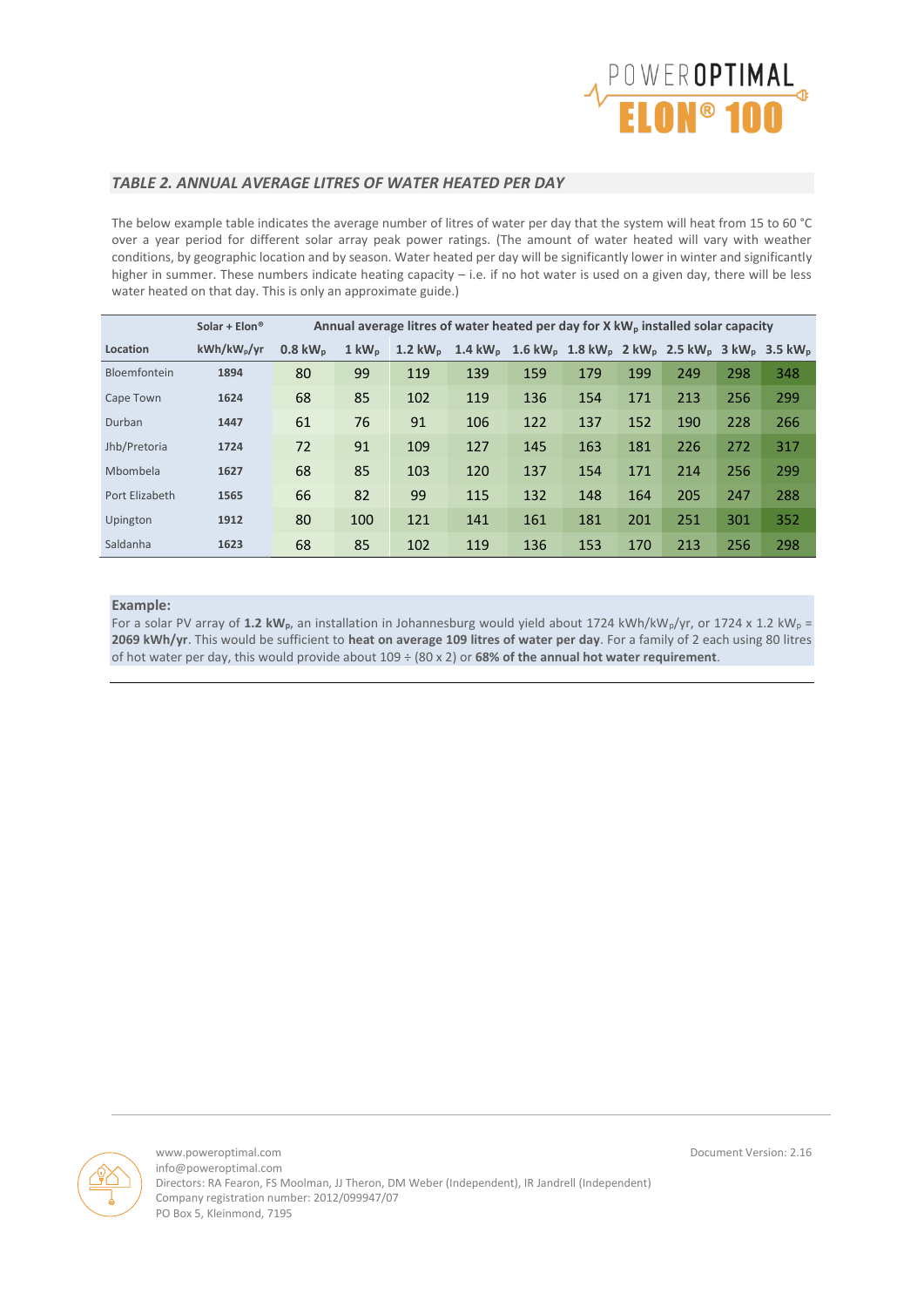

#### *TABLE 3. ANNUAL AVERAGE NUMBER OF SHOWERS PER DAY*

The below table indicates the average number of showers per day for which the system will supply hot water over a year period for different solar array peak power ratings. (The amount of water heated will vary with weather conditions, by geographic location and by season. Water heated per day will be significantly lower in winter and significantly higher in summer. These numbers indicate heating capacity – i.e. if no hot water is used on a given day, there will be less water heated on that day. This is only an approximate guide.)

|                | Solar + $Elon$ <sup>®</sup> | Number of showers per day (based on annual average) for X kW <sub>p</sub> installed solar capacity |                    |                                                                                                                                                             |     |     |     |     |     |     |      |
|----------------|-----------------------------|----------------------------------------------------------------------------------------------------|--------------------|-------------------------------------------------------------------------------------------------------------------------------------------------------------|-----|-----|-----|-----|-----|-----|------|
| Location       | kWh/kW <sub>p</sub> /yr     | $0.8 \text{ kW}_{n}$                                                                               | $1 \text{ kW}_{p}$ | 1.2 kW <sub>p</sub> 1.4 kW <sub>p</sub> 1.6 kW <sub>p</sub> 1.8 kW <sub>p</sub> 2 kW <sub>p</sub> 2.5 kW <sub>p</sub> 3 kW <sub>p</sub> 3.5 kW <sub>p</sub> |     |     |     |     |     |     |      |
| Bloemfontein   | 1894                        | 2.4                                                                                                | 3.0                | 3.6                                                                                                                                                         | 4.2 | 4.8 | 5.4 | 6.0 | 7.5 | 9.0 | 10.4 |
| Cape Town      | 1624                        | 2.0                                                                                                | 2.6                | 3.1                                                                                                                                                         | 3.6 | 4.1 | 4.6 | 5.1 | 6.4 | 7.7 | 9.0  |
| Durban         | 1447                        | 1.8                                                                                                | 2.3                | 2.7                                                                                                                                                         | 3.2 | 3.6 | 4.1 | 4.6 | 5.7 | 6.8 | 8.0  |
| Jhb/Pretoria   | 1724                        | 2.2                                                                                                | 2.7                | 3.3                                                                                                                                                         | 3.8 | 4.3 | 4.9 | 5.4 | 6.8 | 8.2 | 9.5  |
| Mbombela       | 1627                        | 2.1                                                                                                | 2.6                | 3.1                                                                                                                                                         | 3.6 | 4.1 | 4.6 | 5.1 | 6.4 | 7.7 | 9.0  |
| Port Elizabeth | 1565                        | 2.0                                                                                                | 2.5                | 3.0                                                                                                                                                         | 3.5 | 3.9 | 4.4 | 4.9 | 6.2 | 7.4 | 8.6  |
| Upington       | 1912                        | 2.4                                                                                                | 3.0                | 3.6                                                                                                                                                         | 4.2 | 4.8 | 5.4 | 6.0 | 7.5 | 9.0 | 10.5 |
| Saldanha       | 1623                        | 2.0                                                                                                | 2.6                | 3.1                                                                                                                                                         | 3.6 | 4.1 | 4.6 | 5.1 | 6.4 | 7.7 | 9.0  |

The table is based on **6-minute** showers at **40 °C** and **8 litres/min** low flow showerheads. Old showerheads can use up to 15 litres/min and would substantially reduce the number of showers.

#### **Example:**

For a solar PV array of 2.5 kW<sub>p</sub>, an installation in Johannesburg would yield about 1724 kWh/kW<sub>p</sub>/yr, or 1724 x 2.5 kW<sub>p</sub> = **4 310 kWh/yr**. This would be sufficient for about **6 to 7 showers per day**.

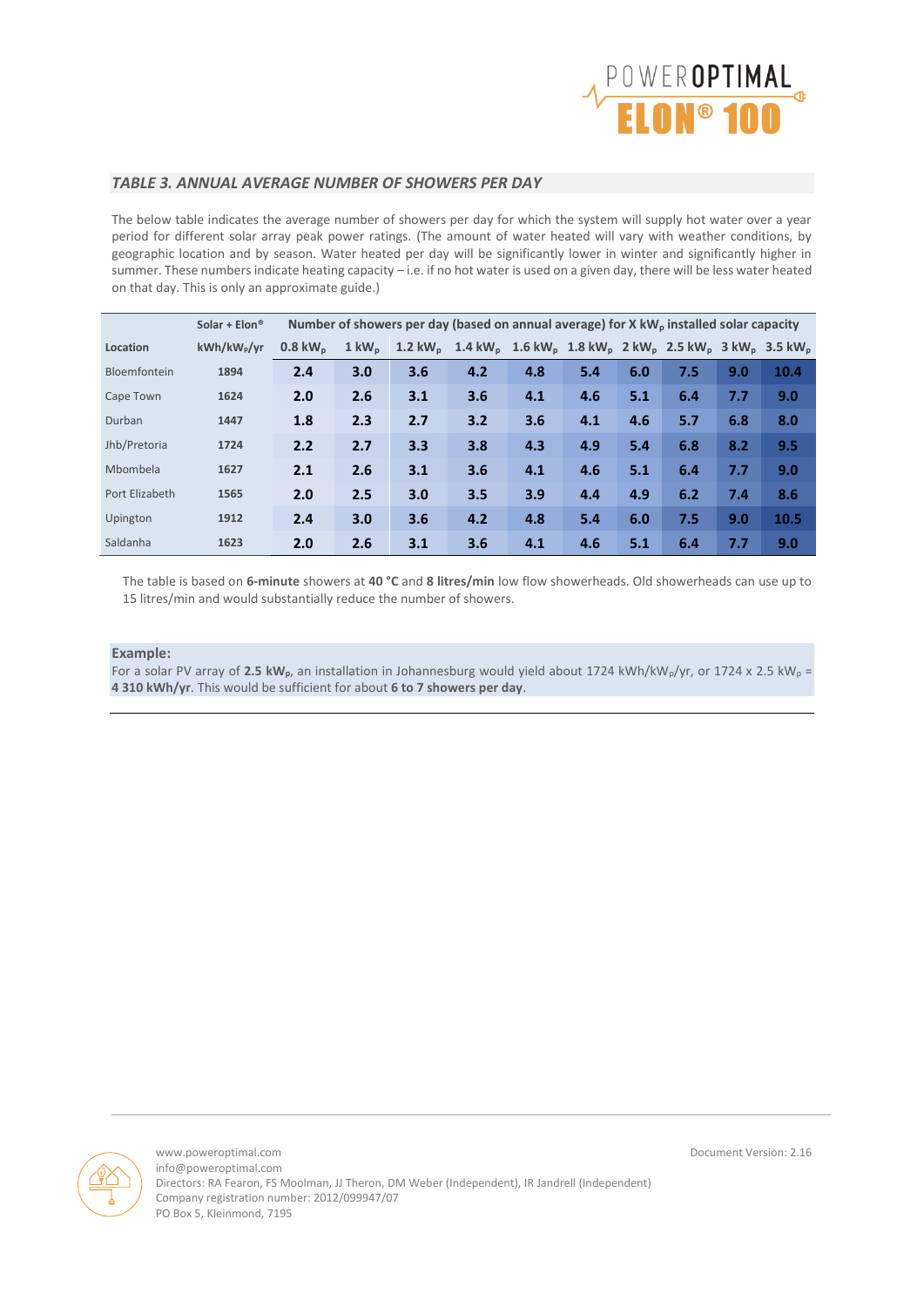

#### *TABLE 4. PERCENTAGE OF ANNUAL HOT WATER REQUIREMENT*

The below example table indicates what % of the annual hot water requirement will on average be supplied by the system for **2 people each using 80 litres of hot (60 °C) water per day**. (The amount of water heated will vary with weather conditions, by geographic location and by season. Water heated per day will be significantly lower in winter and significantly higher in summer. These numbers indicate heating capacity – i.e. if no hot water is used on a given day, there will be less water heated on that day. This is only an approximate guide.)

|                | Solar + $Elon$ <sup>®</sup> |     | Annual average % of hot water requirement supplied for 2 people each using 80 litres<br>of hot water per day for X kW <sub>p</sub> installed solar capacity |     |     |                                                                                                                                                                                                           |      |             |      |             |      |
|----------------|-----------------------------|-----|-------------------------------------------------------------------------------------------------------------------------------------------------------------|-----|-----|-----------------------------------------------------------------------------------------------------------------------------------------------------------------------------------------------------------|------|-------------|------|-------------|------|
| Location       | $kWh/kW_{p}/vr$             |     |                                                                                                                                                             |     |     | $0.8 \text{ kW}_{\text{o}}$ 1 kW <sub>p</sub> 1.2 kW <sub>p</sub> 1.4 kW <sub>p</sub> 1.6 kW <sub>p</sub> 1.8 kW <sub>p</sub> 2 kW <sub>p</sub> 2.5 kW <sub>p</sub> 3 kW <sub>p</sub> 3.5 kW <sub>p</sub> |      |             |      |             |      |
| Bloemfontein   | 1894                        | 50% | 62%                                                                                                                                                         | 75% | 87% | 99%                                                                                                                                                                                                       | 112% | 124%        | 155% | 187%        | 218% |
| Cape Town      | 1624                        | 43% | 53%                                                                                                                                                         | 64% | 75% | 85%                                                                                                                                                                                                       | 96%  | 107%        | 133% | 160%        | 187% |
| Durban         | 1447                        | 38% | 47%                                                                                                                                                         | 57% | 66% | 76%                                                                                                                                                                                                       | 85%  | 95%         | 119% | 142%        | 166% |
| Jhb/Pretoria   | 1724                        | 45% | 57%                                                                                                                                                         | 68% | 79% | 91%                                                                                                                                                                                                       | 102% | 113%        | 142% | 170%        | 198% |
| Nelspruit      | 1627                        | 43% | 53%                                                                                                                                                         | 64% | 75% | 85%                                                                                                                                                                                                       | 96%  | 107%        | 134% | 160%        | 187% |
| Port Elizabeth | 1565                        | 41% | 51%                                                                                                                                                         | 62% | 72% | 82%                                                                                                                                                                                                       | 92%  | 103%        | 128% | 154%        | 180% |
| Upington       | 1912                        | 50% | 63%                                                                                                                                                         | 75% | 88% | 100%                                                                                                                                                                                                      | 113% | <b>126%</b> | 157% | 188%        | 220% |
| Saldanha       | 1623                        | 43% | 53%                                                                                                                                                         | 64% | 75% | 85%                                                                                                                                                                                                       | 96%  | 107%        | 133% | <b>160%</b> | 186% |

#### **Examples:**

An array of **1.2 kW<sup>p</sup>** will provide approximately **64%** of the annual hot water requirement for a family of two people in Cape Town.

An array of **2 kW<sup>p</sup>** will provide approximately 124% x (2 / 4) = **62%** of the annual hot water requirement for a family of four people in Bloemfontein.

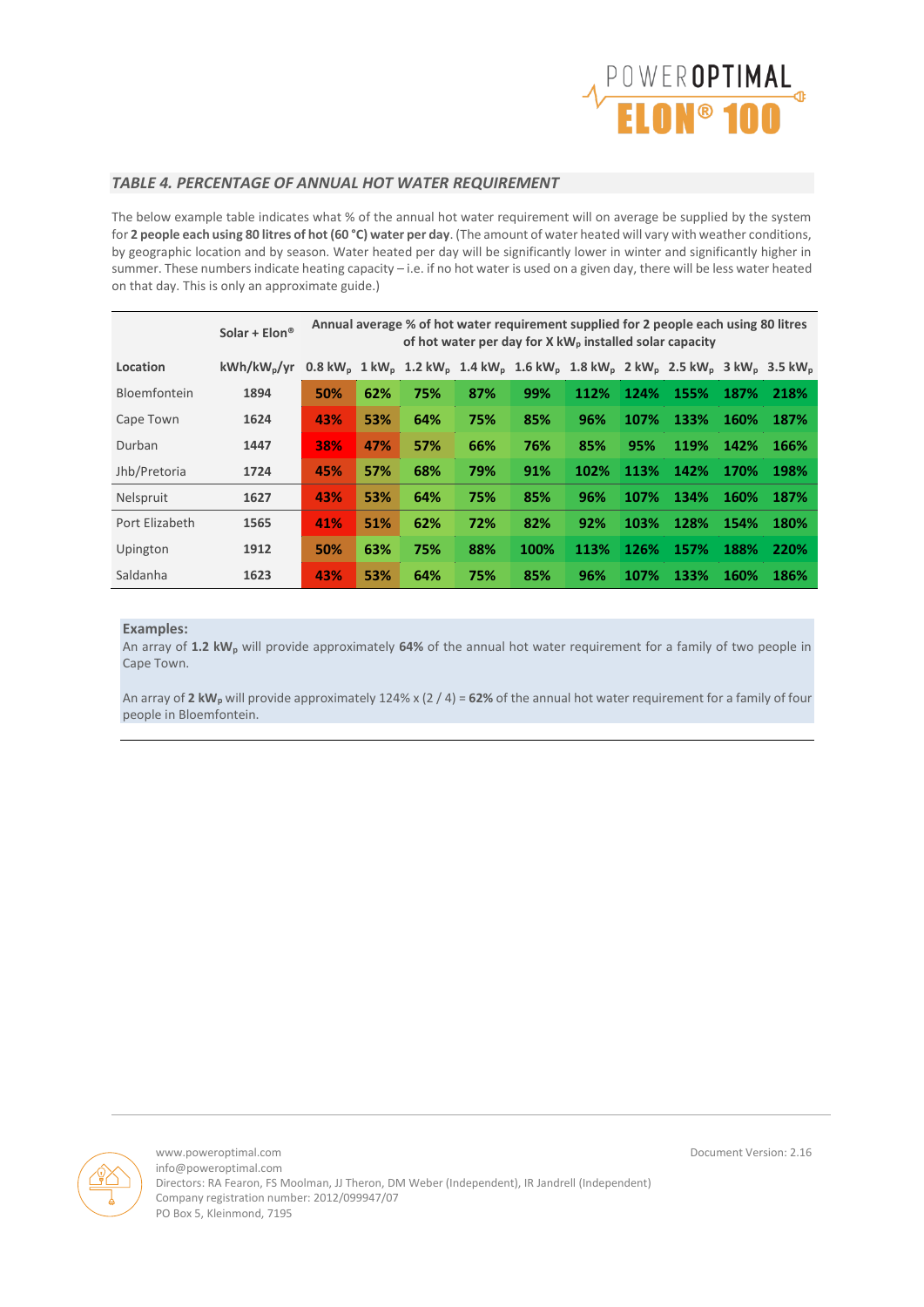

#### *TABLE 5. PEAK POWER OUTPUT FOR VARIOUS SOLAR MODULES AND ARRAY SIZES*

The peak power production (W<sub>p</sub>) of the modules at STC (Standard Test Conditions: irradiance 1000 W/m<sup>2</sup>, spectrum AM 1.5, module temperature 25 °C) and at NOCT (Nominal Operating Cell Temperature, irradiance 800 W/m<sup>2</sup>, spectrum AM 1.5, module temperature  $-43 - 45$  °C) are provided by the solar PV module manufacturer. The below table indicates the peak power at STC for a range of solar module power ratings and array sizes.

| No. of cells | <b>Module STC</b> |         | Total peak power at STC in kW <sub>p</sub> for an array of X modules |         |                                    |                 |                  |                          |
|--------------|-------------------|---------|----------------------------------------------------------------------|---------|------------------------------------|-----------------|------------------|--------------------------|
| per module   | power rating      | 3       | 4                                                                    | 5       | 6                                  | $8(2 \times 4)$ | $10(2 \times 5)$ | 12 $(2 \times 6)$        |
|              | $(W_p)$           | modules | modules                                                              | modules | modules                            | modules         | modules          | modules                  |
| 60 or 120    | 265               | 0.795   | 1.06                                                                 | 1.325   | 1.59                               | 2.12            | 2.65             | 3.18                     |
| 60 or 120    | 270               | 0.81    | 1.08                                                                 | 1.35    | 1.62                               | 2.16            | 2.70             | 3.24                     |
| 60 or 120    | 275               | 0.825   | 1.10                                                                 | 1.375   | 1.65                               | 2.20            | 2.75             | 3.30                     |
| 60 or 120    | 280               | 0.84    | 1.12                                                                 | 1.40    | 1.68                               | 2.24            | 2.80             | 3.36                     |
| 60 or 120    | 285               | 0.855   | 1.14                                                                 | 1.425   | 1.71                               | 2.28            | 2.85             | 3.42                     |
| 60 or 120    | 290               | 0.87    | 1.16                                                                 | 1.45    | 1.74                               | 2.32            | 2.90             | 3.48                     |
| 60 or 120    | 295               | 0.885   | 1.18                                                                 | 1.475   | 1.77                               | 2.36            | 2.95             | 3.54                     |
| 60 or 120    | 300               | 0.90    | 1.20                                                                 | 1.50    | 1.80                               | 2.40            | 3.00             | 3.60                     |
| 60 or 120    | 305               | 0.915   | 1.22                                                                 | 1.525   | 1.83                               | 2.44            | 3.05             | 3.66                     |
| 60 or 120    | 310               | 0.93    | 1.24                                                                 | 1.55    | 1.86                               | 2.48            | 3.1              | 3.72                     |
| 60 or 120    | 315               | 0.945   | 1.26                                                                 | 1.575   | 1.89                               | 2.52            | 3.15             | 3.78                     |
| 60 or 120    | 320               | 0.96    | 1.28                                                                 | 1.6     | 1.92                               | 2.56            | 3.2              | 3.84                     |
| 60 or 120    | 325               | 0.975   | 1.3                                                                  | 1.625   | 1.95                               | 2.6             | 3.25             | 3.9                      |
| 60 or 120    | 330               | 0.99    | 1.32                                                                 | 1.65    | 1.98                               | 2.64            | 3.3              | 3.96                     |
| 72 or 144    | 310               | 0.93    | 1.24                                                                 | 1.55    | 86                                 | 2.48            | 3.10             |                          |
| 72 or 144    | 315               | 0.945   | 1.26                                                                 | 1.575   | 100 voltage)                       | 2.52            | 3.15             |                          |
| 72 or 144    | 320               | 0.96    | 1.28                                                                 | 1.60    |                                    | 2.56            | 3.20             |                          |
| 72 or 144    | 325               | 0.975   | 1.30                                                                 | 1.625   |                                    | 2.60            | 3.25             | 100 voltage              |
| 72 or 144    | 330               | 0.99    | 1.32                                                                 | 1.65    |                                    | 2.64            | 3.30             |                          |
| 72 or 144    | 335               | 1.005   | 1.34                                                                 | 1.675   |                                    | 2.68            | 3.35             |                          |
| 72 or 144    | 340               | 1.02    | 1.36                                                                 | 1.70    | maximum rated Elon®<br>NOT ALLOWED | 2.72            | 3.40             | Elon®<br><b>TALLOWED</b> |
| 72 or 144    | 345               | 1.035   | 1.38                                                                 | 1.725   |                                    | 2.76            | 3.45             |                          |
| 72 or 144    | 350               | 1.05    | 1.40                                                                 | 1.75    |                                    | 2.80            | 3.50             |                          |
| 72 or 144    | 355               | 1.065   | 1.42                                                                 | 1.775   |                                    | 2.84            | 3.55             | maximum rated            |
| 72 or 144    | 360               | 1.08    | 1.44                                                                 | 1.8     |                                    | 2.88            | 3.6              | 5<br>2                   |
| 72 or 144    | 365               | 1.095   | 1.46                                                                 | 1.825   |                                    | 2.92            | 3.65             |                          |
| 72 or 144    | 370               | 1.11    | 1.48                                                                 | 1.85    |                                    | 2.96            | 3.7              |                          |
| 72 or 144    | 375               | 1.125   | 1.5                                                                  | 1.875   | exceeds                            | $\overline{3}$  | 3.75             | <u>ვ</u>                 |
| 72 or 144    | 380               | 1.14    | 1.52                                                                 | 1.9     |                                    | 3.04            | 3.8              | စီ<br>၁၉                 |
| 72 or 144    | 385               | 1.155   | 1.54                                                                 | 1.925   |                                    | 3.08            | 3.85             |                          |
| 72 or 144    | 390               | 1.17    | 1.56                                                                 | 1.95    |                                    | 3.12            | 3.9              |                          |



www.poweroptimal.com Document Version: 2.16

info@poweroptimal.com

Directors: RA Fearon, FS Moolman, JJ Theron, DM Weber (Independent), IR Jandrell (Independent) Company registration number: 2012/099947/07

PO Box 5, Kleinmond, 7195